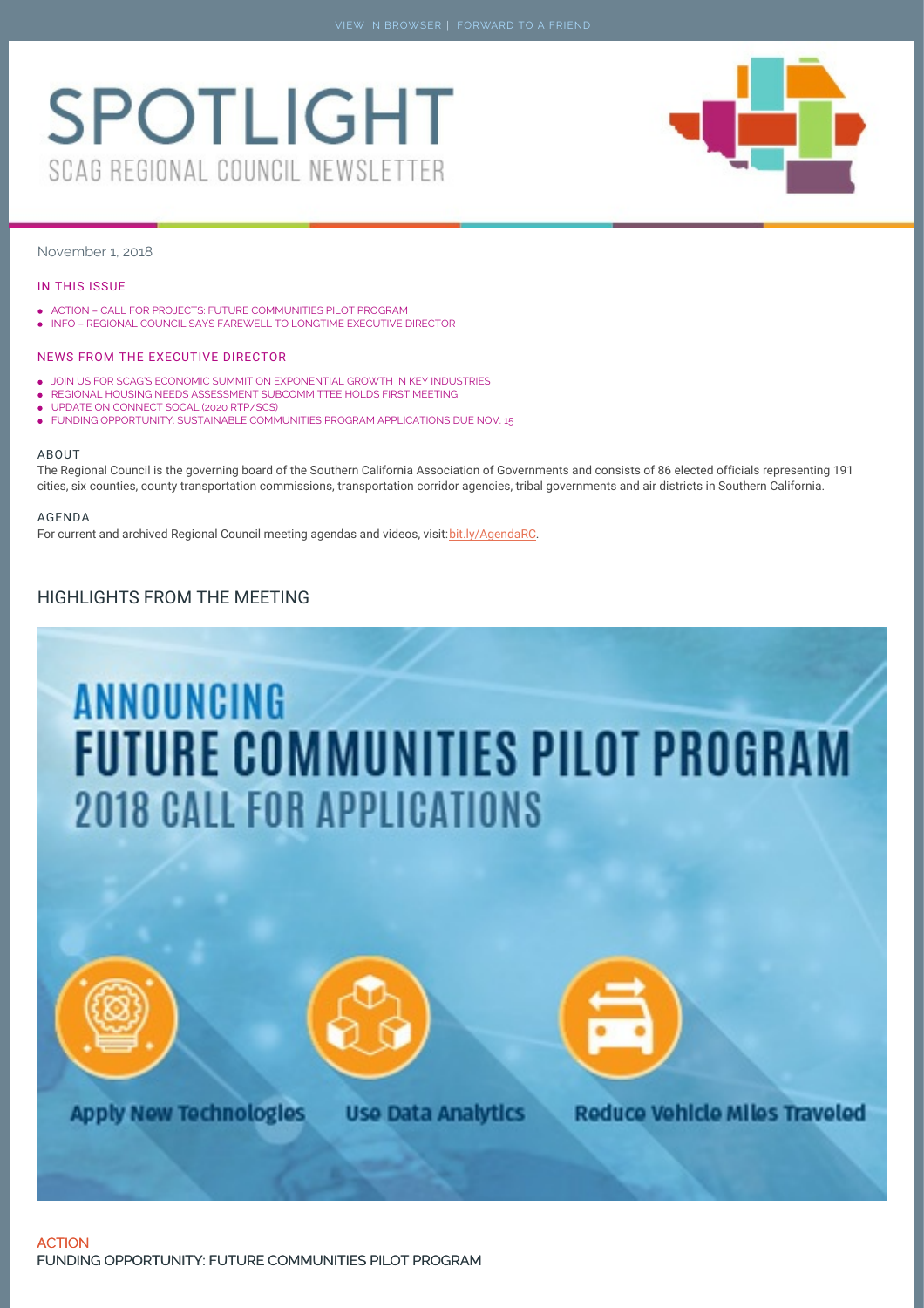The Regional Council today approved the release of a call for projects for the Future Communities Pilot Program. This new grant program will provide cities and counties with resources to reduce emissions-producing vehicle miles traveled through the application of innovative technology and data solutions. Potential project types include fleet telematics, internet-of-things applications, route optimization and mobility-as-a-service pilots. Funding for the pilot program totals \$2.7 million and requires a 25% match from applicants, with a maximum project size of \$500,000.

The program guidelines and application materials are [available](http://scag.ca.gov/opportunities/Pages/Grants.aspx#fcpp) online. Applications are due by Dec. 13, and city and county applicants from within the South Coast Air Quality Management District's jurisdiction are eligible to apply. SCAG will host two application workshops on Nov. 13 and Dec. 4 and a conceptual project development workshop at LA CoMotion on Nov. 15. The Future Communities Pilot Program is a partnership between SCAG and the Mobile Source Air Pollution Reduction Committee. For more information about the program, visit SCAG's [website](http://scag.ca.gov/opportunities/Pages/Grants.aspx#fcpp) or contact Deanna Dupuy at dupuy@scaq.ca.gov.

# INFO

# REGIONAL COUNCIL SAYS FAREWELL TO LONGTIME EXECUTIVE DIRECTOR



After the conclusion of official business, the Regional Council joined SCAG staff for a special reception honoring outgoing Executive Director Hasan Ikhrata for his 24 years of service to SCAG. Special guests, including Susan Bransen, Executive Director of the California Transportation Commission; Ryan Chamberlain, Chief Deputy Director of Caltrans; and Fran Inman, Vice Chair of the California Transportation Commission joined the SCAG family in wishing Hasan well in his new role leading the San Diego Association of Governments.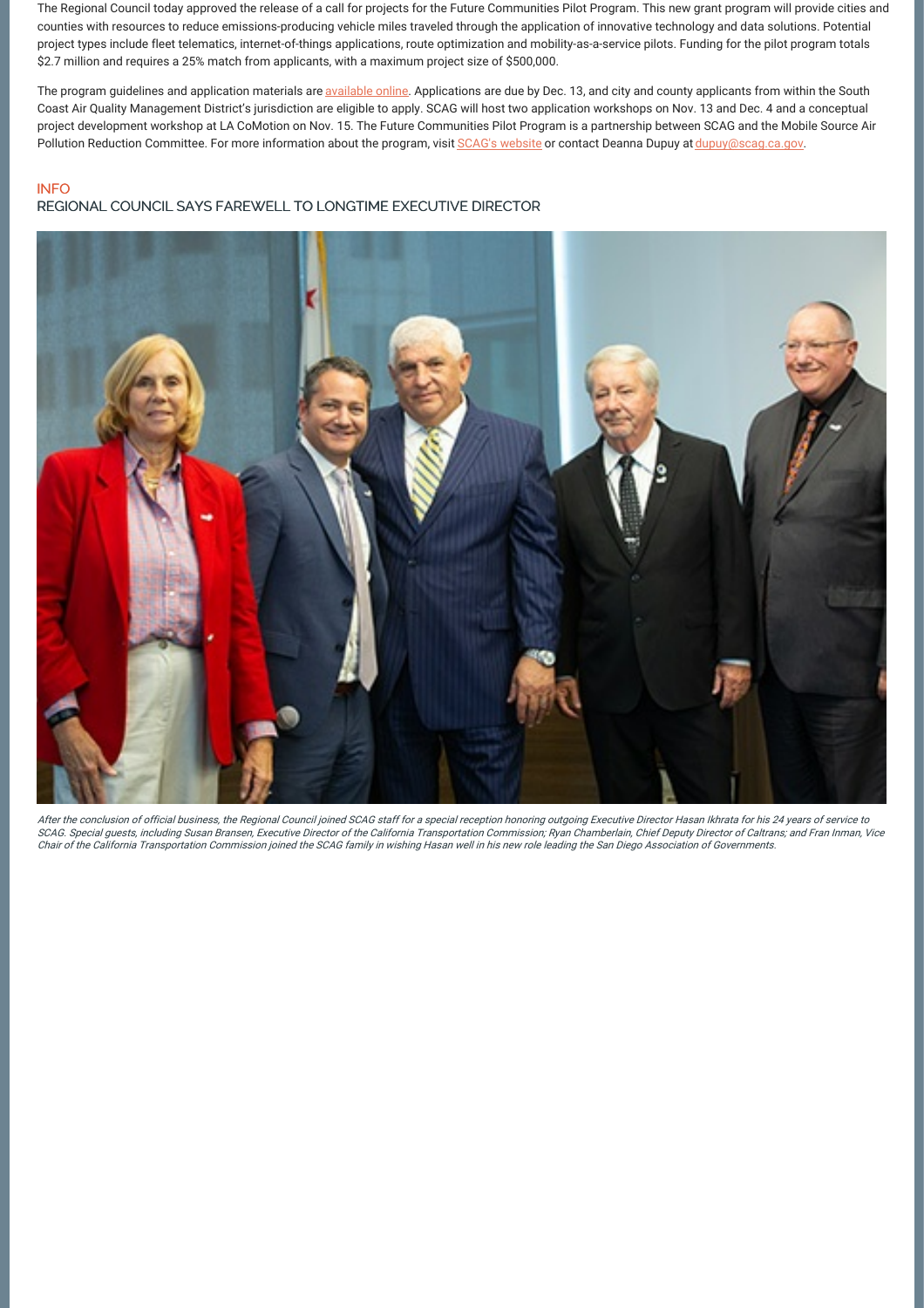

EVENT AD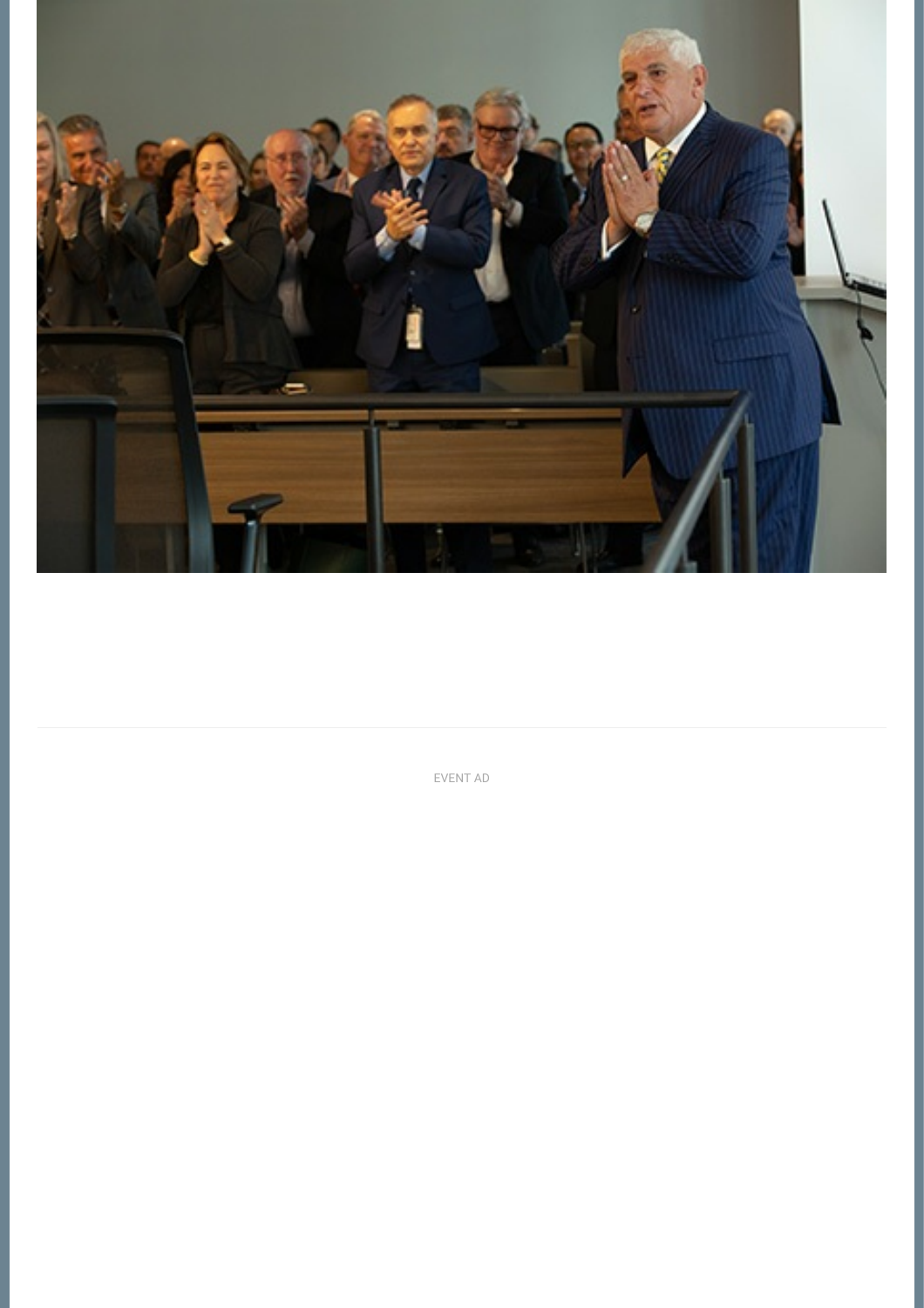

# NEWS FROM THE EXECUTIVE DIRECTOR

# JOIN US FOR SCAG'S ECONOMIC SUMMIT ON EXPONENTIAL GROWTH IN KEY INDUSTRIES

On Thursday, Dec. 6, SCAG and the Southern California Leadership Council will host the ninth edition of our celebrated annual Southern California Economic Summit series focusing on next generation jobs and industry. This year's summit will be held at the L.A. Hotel in downtown Los Angeles focusing on the theme, "Exponential Growth, Exponential Future." A distinguished roster of industry leaders and economic experts will assess the current state of the region's economy, discuss the role of technology and innovation in our region's future, and look at ways in which the region can maintain leadership and support growth in new transportation technology. Panel sessions include "What's Next for the Southern California Economy?" and "The Future of Transportation: Exponential Growth in California's Hottest Sector." Join us, along with Southern California's civic and business leaders, for this vital conversation on the region's economic future - [reserve](http://scag.ca.gov/calendar/Pages/Events%20Registration/Registration.aspx?calid=36&&&&RID=) your seat today. Early bird registration is \$100 per person until Nov. 12. Elected officials and city managers may attend for free. Additional program details coming soon.